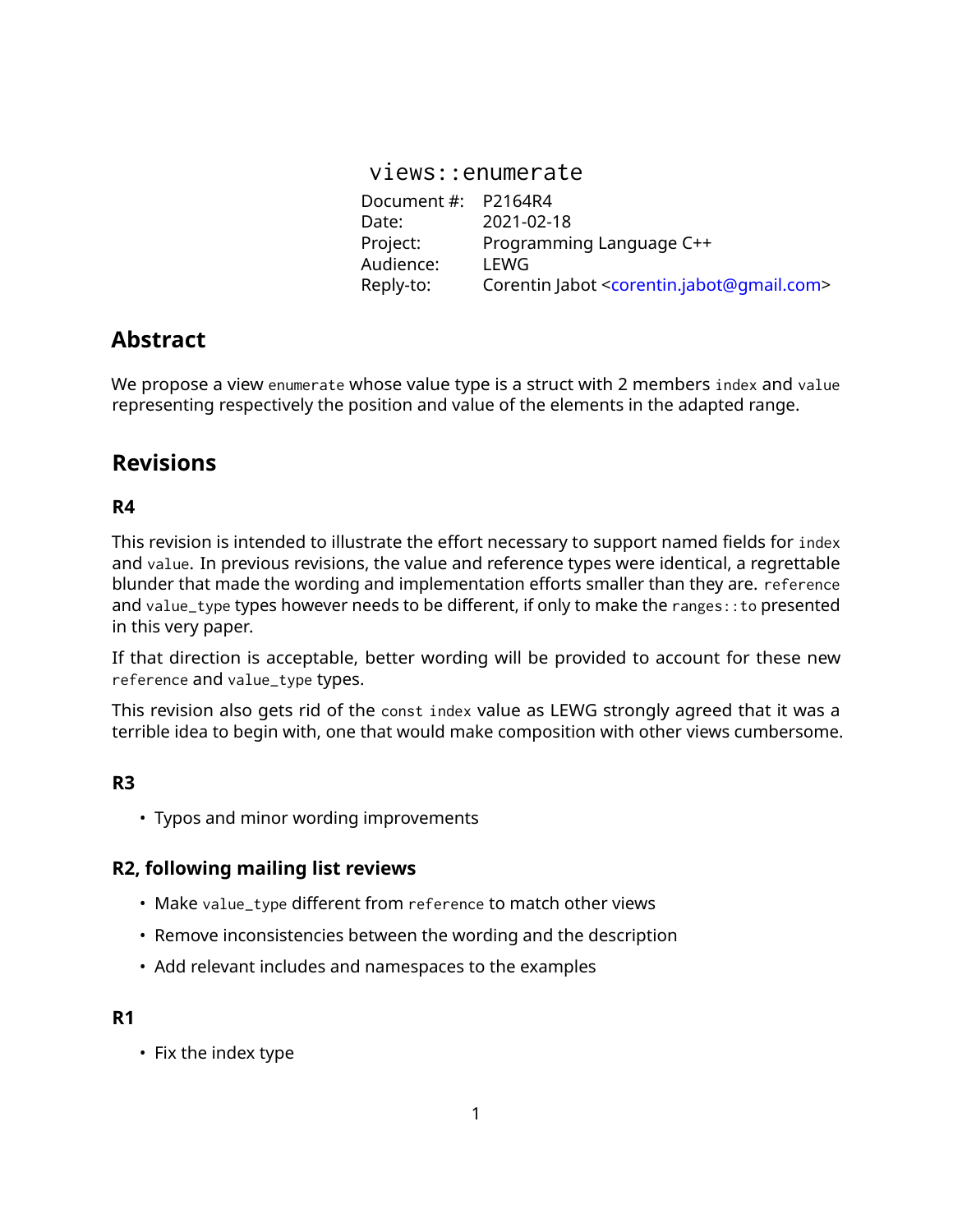# **Tony tables**

| #include <ranges><br/>std::vector days{"Mon", "Tue",<br/>"Wed", "Thu", "Fri", "Sat", "Sun"};</ranges> | std::vector days{"Mon", "Tue",<br>"Wed", "Thu", "Fri", "Sat", "Sun"};                            |
|-------------------------------------------------------------------------------------------------------|--------------------------------------------------------------------------------------------------|
| int idx = $\theta$ ;<br>for(const auto & d : days) {<br>print( $"\{\}$ {} \n", idx, d);<br>$idx++$ :  | for(const auto & [idx, d]<br>: std::views::enumerate(days)) {<br>print( $"\{\}$ {} \n", idx, d); |

# **Motivation**

The impossibility to extract an index from a range-based for loop leads to the use of non-range based for loop, or the introduction of a variable in the outer scope. This is both more verbose and error-prone: in the example above, the type of index is incorrect.

enumerate is a library solution solving this problem, enabling the use of range-based for loops in more cases.

It also composes nicely with other range facilities: The following creates a map from a vector using the position of each element as key.

my\_vector | views::enumerate | ranges::to<map>;

This feature exists in some form in Python, Rust, Go (backed into the language), and in many C++ libraries: ranges-v3, folly, boost::ranges (indexed).

The existence of this feature or lack thereof is the subject of recurring stackoverflow questions.

# **Design**

### **The result is a simple aggregate the simple type that would satisfy the common\_ reference requierements**

Following the trend of using meaningful names instead of returning pairs or tuples, this proposal uses structured with named public members.

```
struct result {
   count index;
    T value;
};
```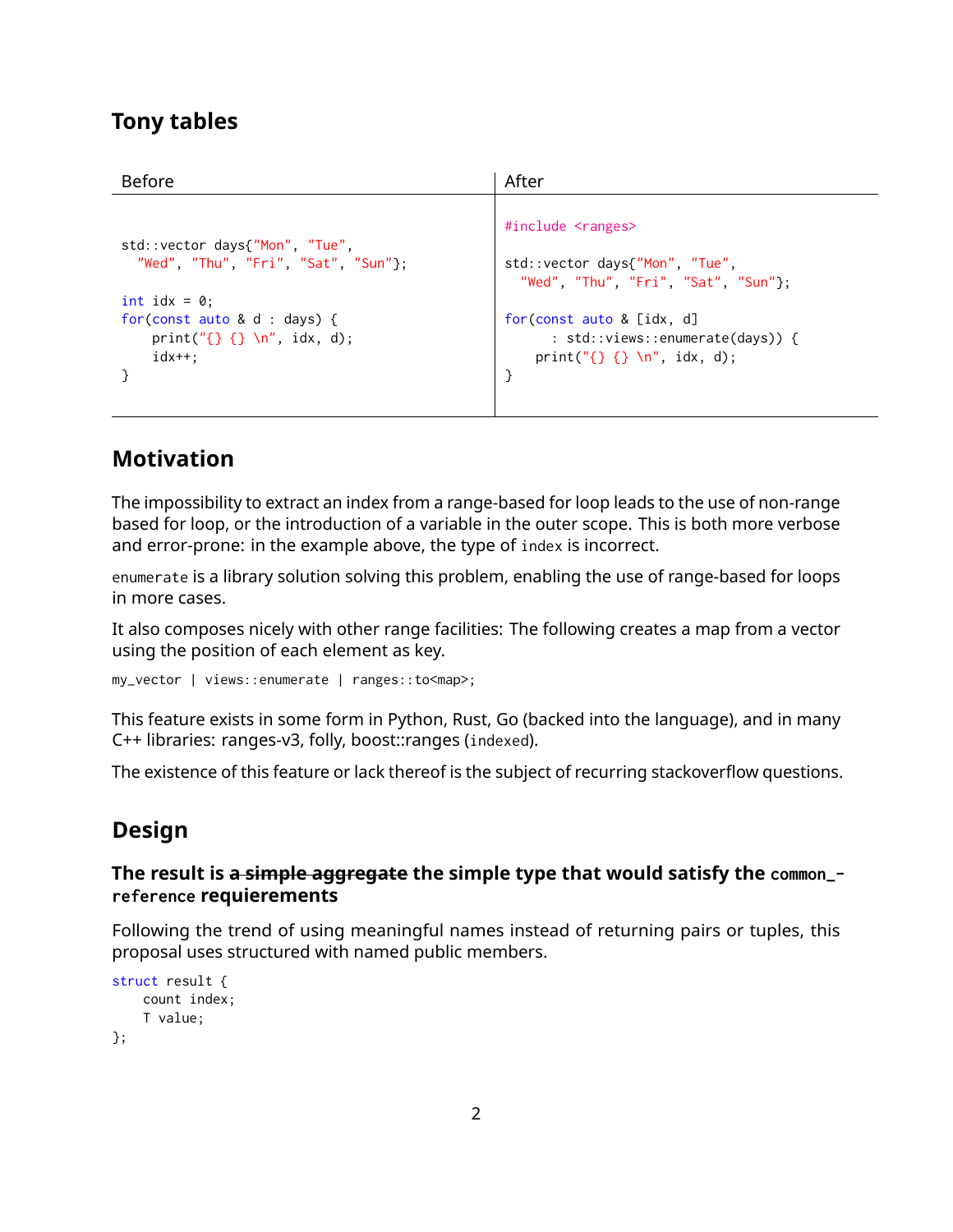This design was previously discussed by LEWGI in Belfast in the context of [P1894R0](https://wg21.link/P1894R0) [\[2\]](#page-11-0).

Unfortunately, to satisfy the indirectly\_readable requierements, the value\_type and reference\_ type must have a common reference.

This adds some complexity to the design. Below would be the minimum implementation of the value & reference types:

```
template <typename count_type, typename T>
struct result {
   count_type index;
   T value;
   result () requires std::is_default_constructible_v<T> = default;
    template <typename U>
   requires std::constructible_from<T, U>
   result(count_type index, U&& value)
   noexcept(std::is_nothrow_constructible_v<T, U>)
   : index(index), value(std::forward<U>(value)) {}
   result (const result & other) requires std::copyable<T> = default;
   template <typename U>
   requires std::constructible_from<T, U>
   result (result<count_type, U> && other)
   noexcept(std::is_nothrow_constructible_v<T, U>)
   : index(other.index), value(std::forward<result<count_type, U>>(other).value) {};
   template <typename U>
   requires std::constructible_from<T, U>
   result (const result<count_type, U> & other)
   noexcept(std::is_nothrow_constructible_v<T, U>)
   : index(other.index), value(other.value) {};
   result & operator=(const result & other) requires std::assignable_from<T, T> = default;
   template <typename U>
   requires std::convertible_to<U, T>
   result & operator=(const result<count_type, U> & other)
   noexcept(noexcept(value = std::forward<result<count_type, U>>(other).value)) {
       index = other.index;
       value = other.value;
        return *this;
   }
   template <typename U>
   requires std::equality_comparable_with<T,U>
   constexpr bool operator==(const result<count type, U> &other) const noexcept {
       return other.index == index && other.value = value;
   }
   template <typename U>
   requires std::three_way_comparable_with<T,U>
   constexpr auto operator<=>(const result<count_type, U> &other) const noexcept {
       std:: tie (index, value) <=> std:: tie (other.index, other.value);
   }
   template <typename U>
    friend void swap(result & a, result<count_type, U>& b);
};
```
I think it's very important here not to try to recreate a pair. This type should not be a general-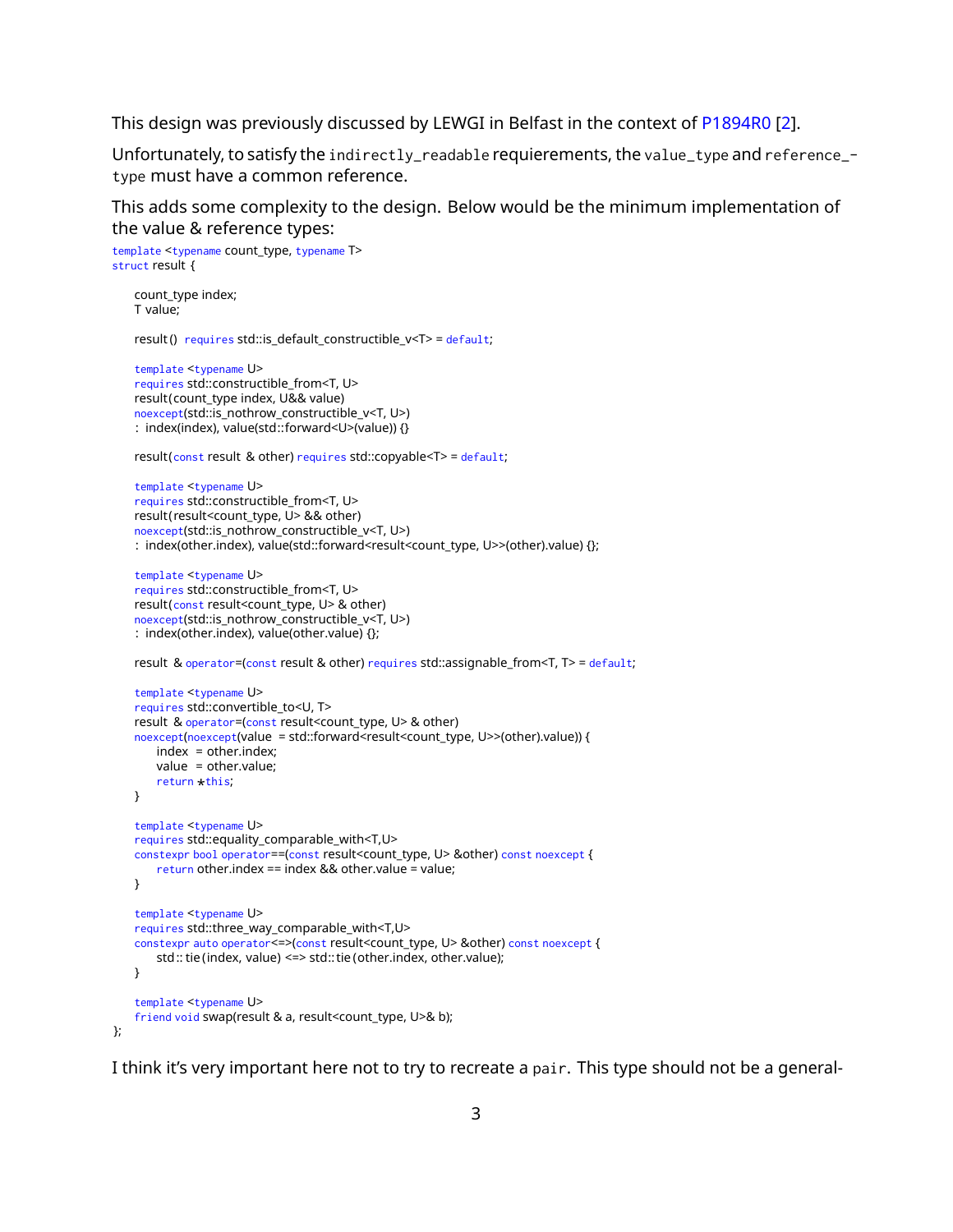purpose type with different names than pair. As such it has fewer constructors (doesn't need to be constructed from literals), no deduction guides, etc. Missing at the moment is support for tuple\_size, tuple\_element, get. Ideally convertibility to tuple is desired. This could be dealt with something like [P2165R0](https://wg21.link/P2165R0) [\[1\]](#page-11-1) (a paper which needs a redesign to support types like array...).

Despite that newly discovered complexity, I remained convince that it's worth the effort to get these names, and several people have expressed to me that they want names "if we can get them".

#### **count\_type**

count\_type is defined as follow:

- ranges::range\_size\_t<Base> if Base models ranges::sized\_range
- Otherwise, make\_unsigned\_t<ranges::range\_difference\_t<Base>>

This is consistent with ranges-v3 and allows the view to support both sized and non-sized ranges.

#### **Performance**

An optimizing compiler can generate the same machine code for views::enumerate as it would for an equivalent for loop. [Compiler Explorer](https://godbolt.org/z/2Kxo8d)

#### **Implementation**

This proposal has been implemented [\(Github\)](https://github.com/cor3ntin/rangesnext/blob/master/include/cor3ntin/rangesnext/enumerate.hpp) There exist an implementation in ranges-v3 (where the enumerate view uses zip with and a pair value type).

# **Proposal**

We propose a view enumerate whose value type is a struct with 2 members index and value representing respectively the position and value of the elements in the adapted range.

# **Wording**

### **?**

#### **?**

enumerate\_view presents a view with a value type that represents both the position and value of the adapted view's value-type.

The name views::enumerate denotes a range adaptor object. Given the subexpressions E the expression views::enumerate(E) is expression-equivalent to enumerate\_view{E}.

# **Enumerate view Enumerate is a set of the set of the set of the set of the set of the set of the set of the set of the set of the set of the set of the set of the set of the set of the set of the set of the set of the set**

#### **Overview [range.enumerate.overview]**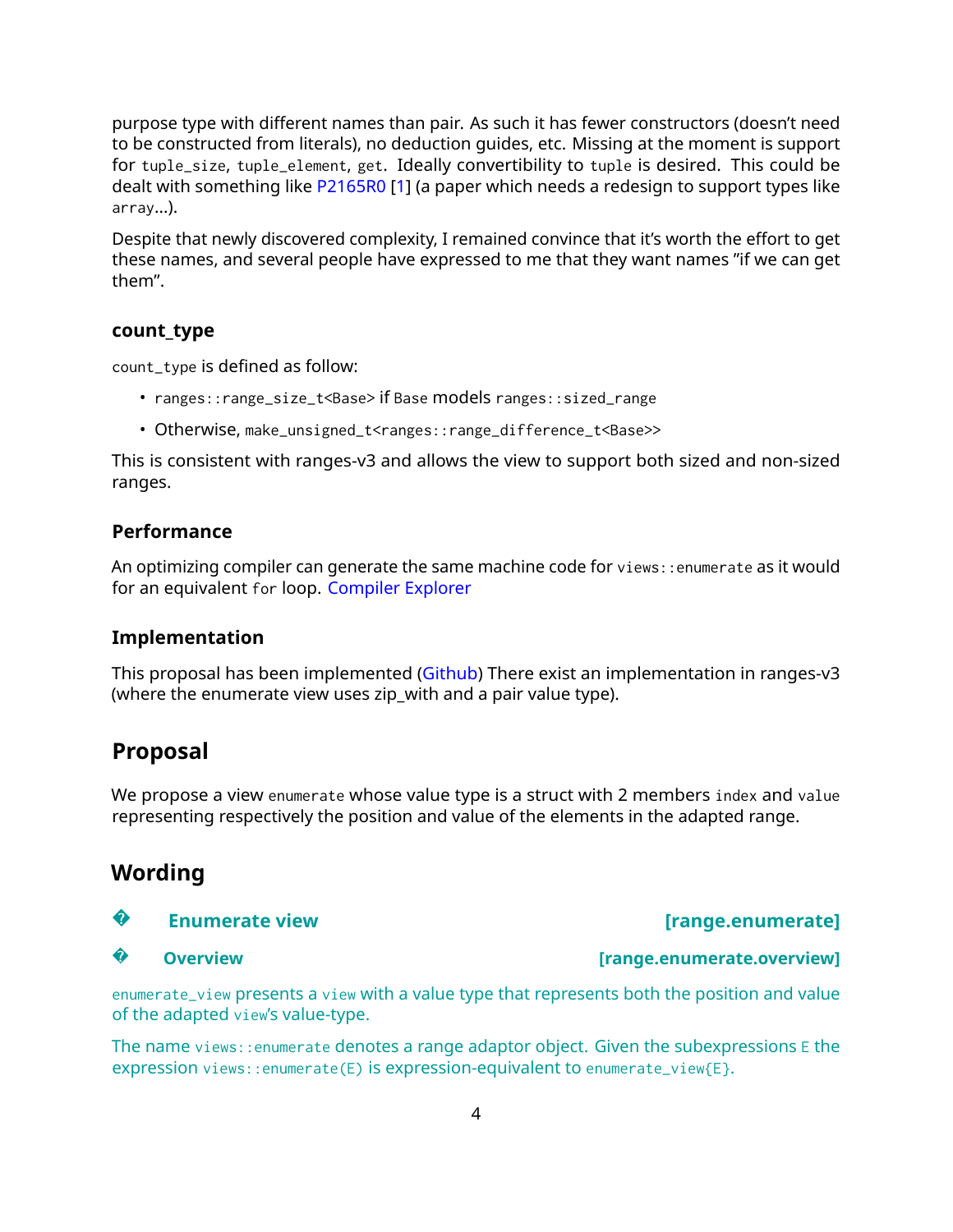[ *Example:*

```
vector<int> vec{ 1, 2, 3 };
for (auto [index, value] : enumerate(vec) )
   cout << index << ":" << value ' '; // prints: 0:1 1:2 2:3
```
*— end example* ]



#### **Class template enumerate\_view [range.enumerate.view]**

```
namespace std::ranges {
```

```
template <typename count_type, typename T>
struct enumerate_result_t {
   count_type index;
   T value;
   result() requires std::is_default_constructible_v<T> = default;
    template <typename U>
    requires std::constructible_from<T, U>
    result(count_type index, U&& value) noexcept(std::is_nothrow_constructible_v<T, U>);
    result(const result & other)
    requires std::copyable<T> = default;
    template <typename U>
    requires std::constructible_from<T, U>
    result(result<count_type, U> && other)
   noexcept(std::is_nothrow_constructible_v<T, U>);
    template <typename U>
    requires std::constructible_from<T, U>
    result(const result<count_type, U> & other)
   noexcept(std::is_nothrow_constructible_v<T, U>);
    result & operator=(const result & other)
    requires std::assignable_from<T, T> = default;
    template <typename U>
    requires std::convertible_to<U, T>
    result & operator=(const result<count_type, U> & other)
   noexcept(noexcept(value = std::forward<result<count_type, U>>(other).value));
    template <typename U>
    requires std::equality_comparable_with<T,U>
    constexpr bool operator==(const result<count_type, U> &other) const noexcept;
```
template <typename U>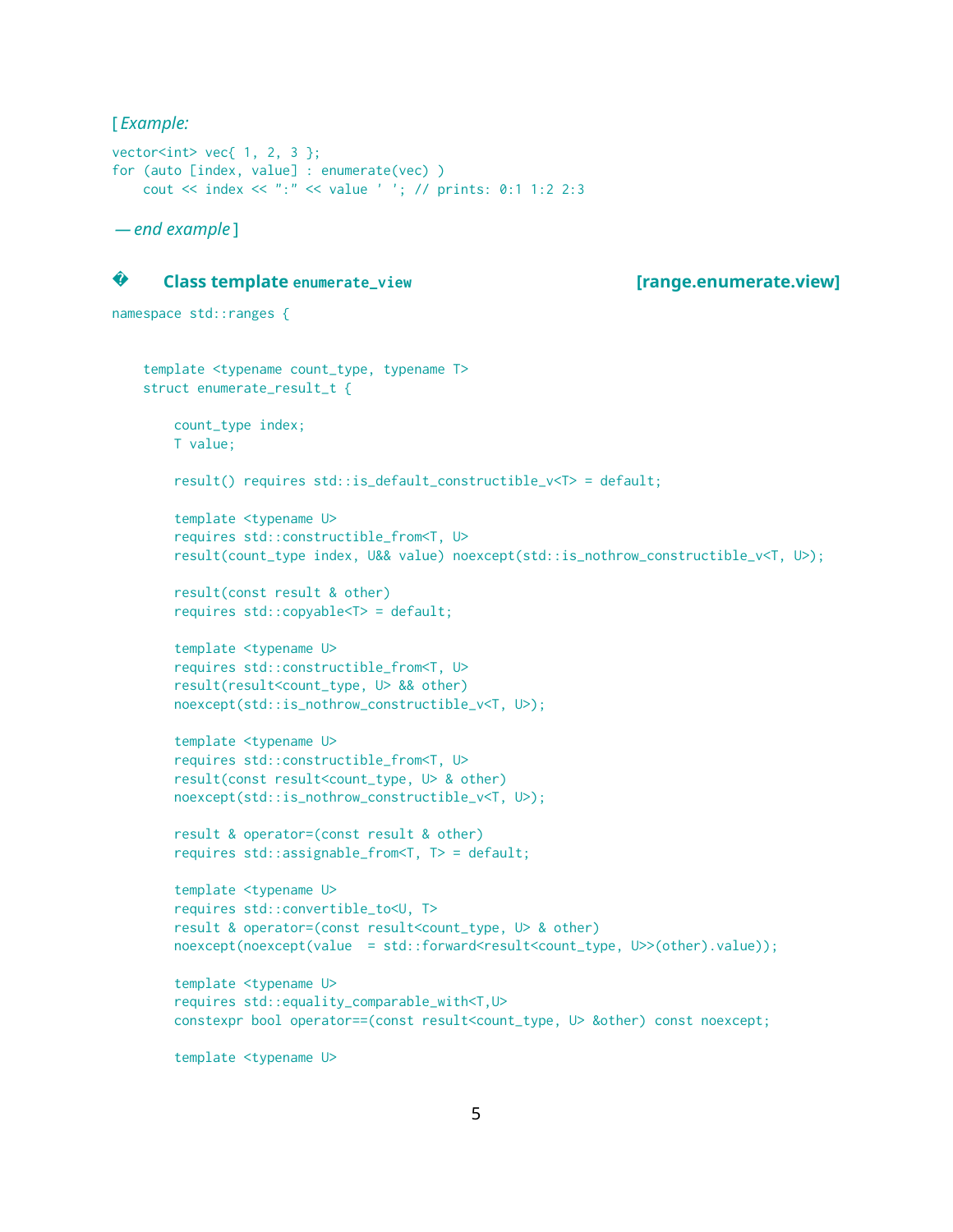```
requires std::three_way_comparable_with<T,U>
    constexpr auto operator<=>(const result<count_type, U> &other) const noexcept;
    template <typename U>
    friend void swap(result & a, result<count_type, U>& b);
\mathcal{E}:
template<input_range V>
requires view<V>
class enumerate_view : public view_interface<enumerate_view<V>> {
 private:
   V base = {};
    template <bool Const>
   class iterator; // exposition only
    template <bool Const>
    struct sentinel; // exposition only
   public:
   constexpr enumerate_view() = default;
   constexpr enumerate_view(V base);
    constexpr auto begin() requires (!simple_view<V>)
    { return iterator<false>(ranges::begin(base_), 0); }
    constexpr auto begin() const requires simple_view<V>
    { return iterator<true>(ranges::begin(base_), 0); }
    constexpr auto end()
    { return sentinel<false>{end(base_)}; }
    constexpr auto end()
    requires common_range<V> && sized_range<V>
    { return iterator<false>{ranges::end(base_),
             static_cast<range_difference_t<V>>(size()) }; }
    constexpr auto end() const
    requires range<const V>
    { return sentinel<true>{ranges::end(base_)}; }
    constexpr auto end() const
    requires common_range<const V> && sized_range<V>
    { return iterator<true>{ranges::end(base_),
             static_cast<range_difference_t<V>>(size())}; }
    constexpr auto size()
    requires sized_range<V>
    { return ranges::size(base_); }
```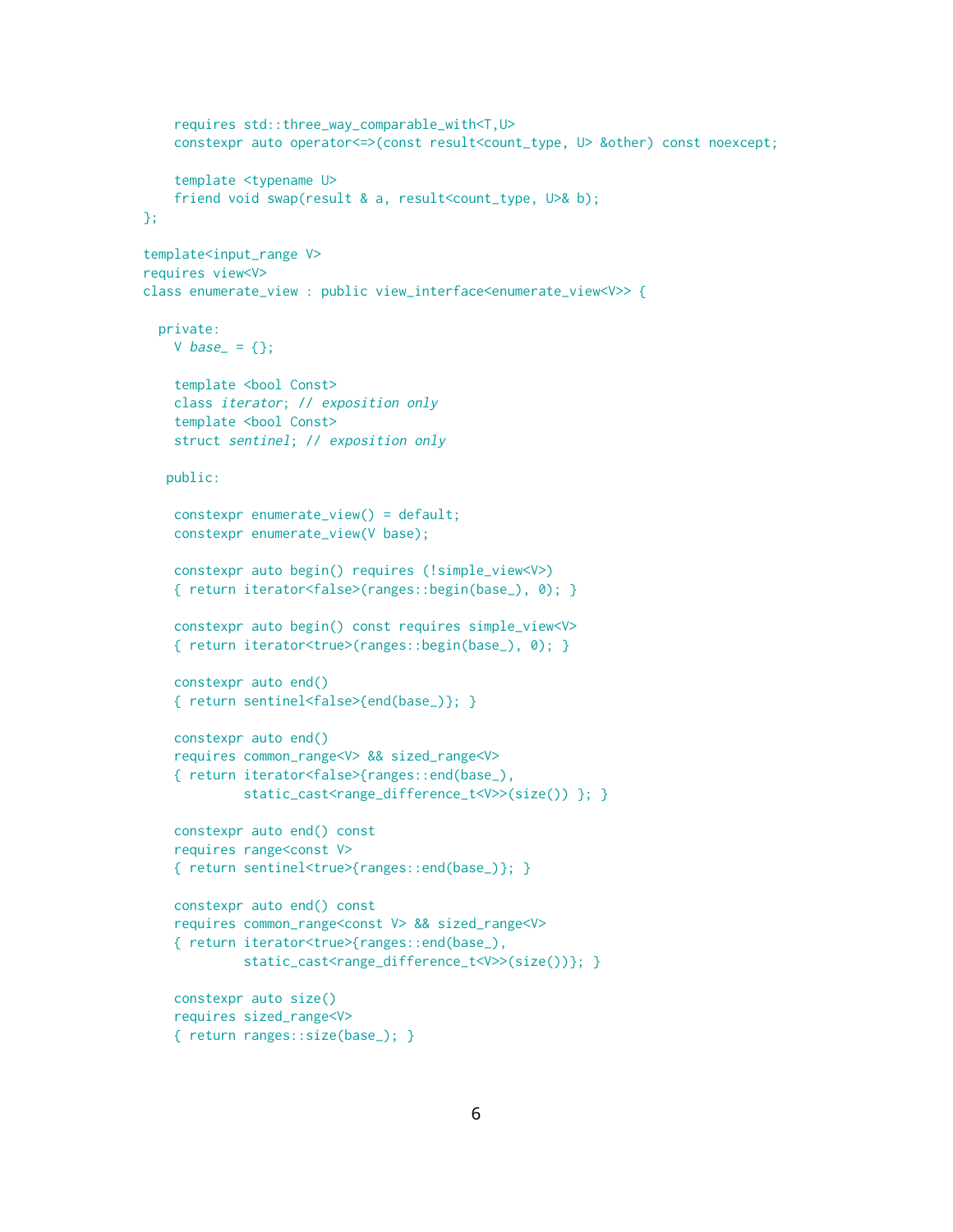```
constexpr auto size() const
   requires sized_range<const V>
   { return ranges::size(base_); }
   constexpr V base() const & requires copy_constructible<V> { return base_; }
   constexpr V base() && { return move(base_); }
};
template<class R>
enumerate_view(R&&) -> enumerate_view<views::all_t<R>>;
```

```
constexpr enumerate_view(V base);
```
*Effects:* Initializes base\_ with move(base).

#### **? Class enumerate\_view::iterator [range.enumerate.iterator]**

```
namespace std::ranges {
   template<input_range V>
    requires view<V>
    template<br/>bool Const>
    class enumerate_view<V>::iterator {
       using Base = conditional_t<Const, const V, V>;
       using count_type = see below;
        iterator_t<Base> current_ = iterator_t<Base>();
        count_type pos_ = 0;public:
       using iterator_category = typename iterator_traits<iterator_t<Base>>::iterator_category;
       using reference = enumerate_result_t<count_type, range_reference_t<Base>>;
       using value_type = enumerate_result_t<count_type, range_value_t<Base>>;
       using difference_type = range_difference_t<Base>;
        iterator() = default;
        constexpr explicit iterator(iterator_t<Base> current, range_difference_t<Base> pos);
        constexpr iterator(iterator<!Const> i)
        requires Const && convertible_to<iterator_t<V>, iterator_t<Base>>;
        constexpr iterator_t<Base> base() const&
        requires copyable<iterator_t<Base>>;
        constexpr iterator_t<Base> base() &&;
        constexpr decltype(auto) operator*() const {
            return reference{pos_, *current_};
        }
```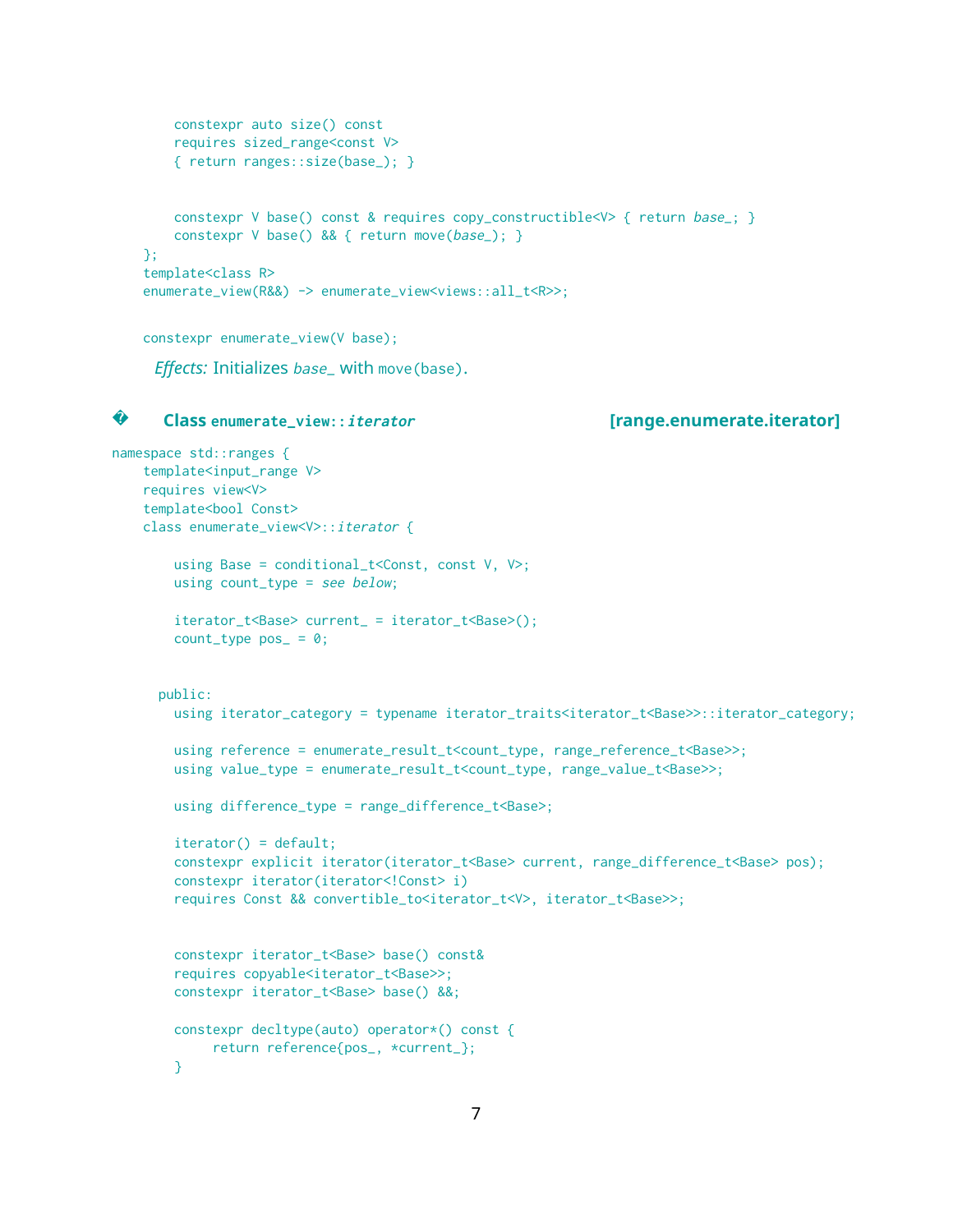```
constexpr iterator& operator++();
    constexpr void operator++(int) requires (!forward_range<Base>);
    constexpr iterator operator++(int) requires forward_range<Base>;
    constexpr iterator& operator--() requires bidirectional_range<Base>;
    constexpr iterator operator--(int) requires bidirectional_range<Base>;
    constexpr iterator& operator+=(difference_type x)
    requires random_access_range<Base>;
    constexpr iterator& operator-=(difference_type x)
    requires random_access_range<Base>;
    constexpr decltype(auto) operator[](difference_type n) const
    requires random_access_range<Base>
    { return reference{static_cast<difference_type>(pos_ + n), *(current_ + n) }; }
    friend constexpr bool operator==(const iterator& x, const iterator& y)
    requires equality_comparable<iterator_t<Base>>;
    friend constexpr bool operator<(const iterator& x, const iterator& y)
    requires random_access_range<Base>;
    friend constexpr bool operator>(const iterator& x, const iterator& y)
    requires random_access_range<Base>;
    friend constexpr bool operator<=(const iterator& x, const iterator& y)
    requires random_access_range<Base>;
    friend constexpr bool operator>=(const iterator& x, const iterator& y)
    requires random_access_range<Base>;
    friend constexpr auto operator \leq (const iterator & x, const iterator & y)
    requires random_access_range<Base> && three_way_comparable<iterator_t<Base>>;
    friend constexpr iterator operator+(const iterator& x, difference_type y)
    requires random_access_range<Base>;
    friend constexpr iterator operator+(difference_type x, const iterator& y)
    requires random_access_range<Base>;
    friend constexpr iterator operator-(const iterator& x, difference_type y)
    requires random_access_range<Base>;
    friend constexpr difference_type operator-(const iterator& x, const iterator& y)
    requires random_access_range<Base>;
};
```
}

iterator::count\_type is defined as follow:

- ranges::range\_size\_t<Base> if Base models ranges::sized\_range
- Otherwise, make\_unsigned\_t<ranges::range\_difference\_t<Base>>

constexpr explicit *iterator*(iterator\_t<Base> current, range\_difference\_t<Base> pos = 0);

*Effects:* Initializes current\_ with move(current) and pos with static\_cast<count\_type>(pos).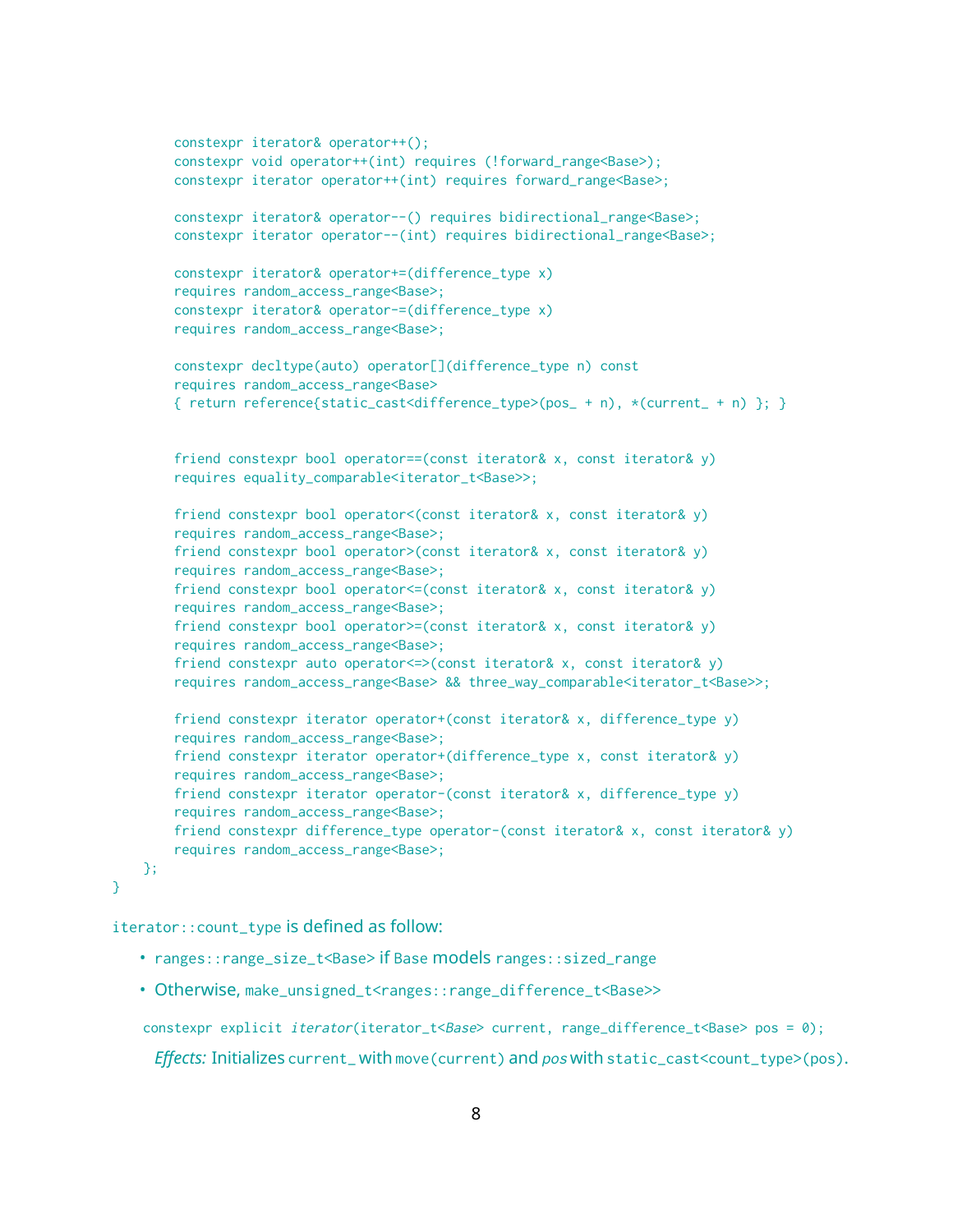constexpr iterator(iterator<!Const> i) requires Const && convertible\_to<iterator\_t<V>, iterator\_t<Base>>;

*Effects: Initializes current\_with move(i.current\_) and pos with i.pos\_.* 

constexpr iterator\_t<Base> base() const& requires copyable<iterator\_t<Base>>;

*Effects:* Equivalent to: return current\_;

constexpr iterator\_t<Base> base() &&;

*Effects:* Equivalent to: return move(current\_);

constexpr iterator& operator++();

*Effects:* Equivalent to:

 $+$ + $pos$ ; ++current\_; return \*this;

constexpr void operator++(int) requires (!forward\_range<Base>);

*Effects:* Equivalent to:

++pos; ++current\_;

constexpr *iterator* operator++(int) requires forward\_range<Base>;

#### *Effects:* Equivalent to:

```
auto temp = *this;
++pos;
++current_;
return temp;
```
constexpr iterator& operator--() requires bidirectional\_range<Base>;

*Effects:* Equivalent to:

```
-pos:
--current_;
return *this;
```
constexpr *iterator* operator--(int) requires bidirectional\_range<Base>;

*Effects:* Equivalent to: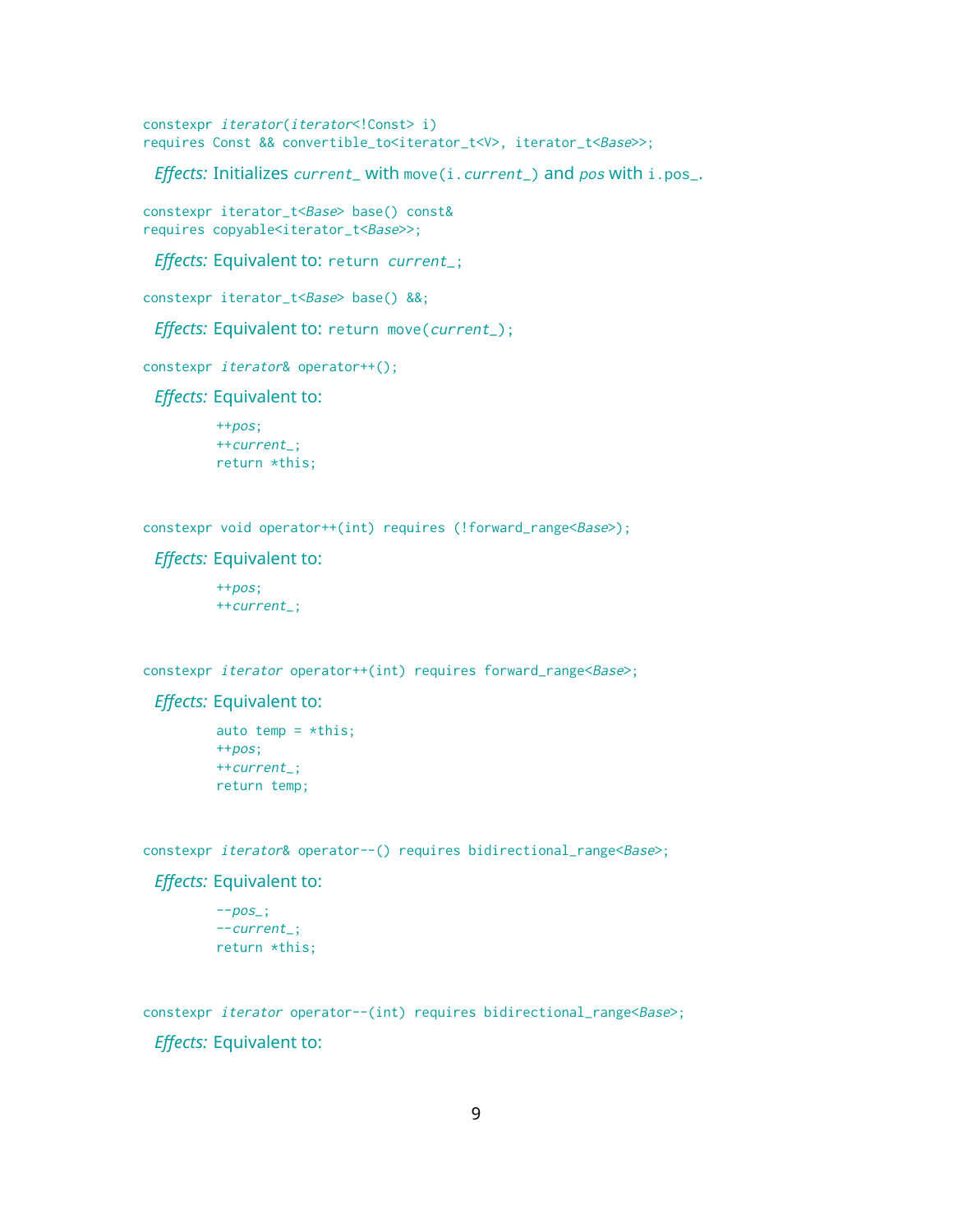```
auto temp = *this;
--current_;
-pos;
return temp;
```
constexpr iterator& operator+=(difference\_type n); requires random\_access\_range<Base>;

*Effects:* Equivalent to:

 $current_ + = n;$  $pos_+ == n;$ return \*this;

constexpr iterator& operator-=(difference\_type n) requires random\_access\_range<Base>;

*Effects:* Equivalent to:

 $current_ - = n;$  $pos_$  -= n; return \*this;

friend constexpr bool operator==(const iterator& x, const iterator& y) requires equality\_comparable<Base>;

*Effects:* Equivalent to: return x.current\_ == y.current\_;

friend constexpr bool operator<(const iterator& x, const iterator& y) requires random\_access\_range<Base>;

*Effects:* Equivalent to: return x.current\_ < y.current\_;

friend constexpr bool operator>(const iterator& x, const iterator& y) requires random\_access\_range<Base>;

*Effects:* Equivalent to: return  $y < x$ ;

friend constexpr bool operator<=(const iterator& x, const iterator& y) requires random\_access\_range<Base>;

*Effects:* Equivalent to: return !(y < x);

friend constexpr bool operator>=(const iterator& x, const iterator& y) requires random\_access\_range<Base>;

*Effects:* Equivalent to: return !(x < y);

friend constexpr auto operator<=>(const iterator& x, const iterator& y) requires random\_access\_range<Base> && three\_way\_comparable<iterator\_t<Base>>;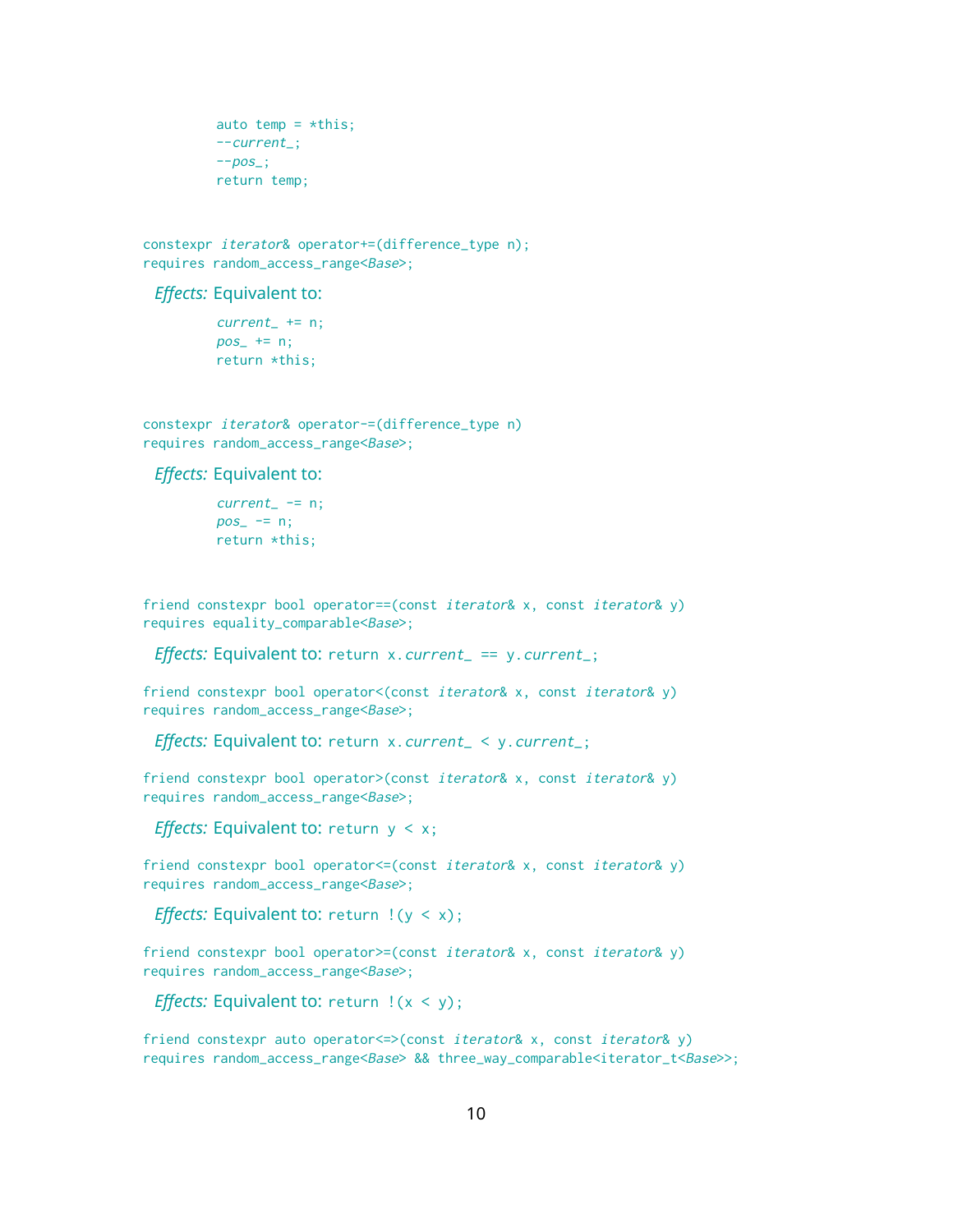*Effects:* Equivalent to: return x.current\_ <=> y.current\_;

friend constexpr *iterator* operator+(const *iterator*& x, difference\_type y) requires random\_access\_range<Base>;

*Effects:* Equivalent to: return iterator $\{x\}$  += y;

friend constexpr *iterator* operator+(difference\_type x, const *iterator*& y) requires random\_access\_range<Base>;

*Effects:* Equivalent to: return  $y + x$ ;

constexpr iterator operator-(const iterator& x, difference\_type y) requires random\_access\_range<Base>;

*Effects:* Equivalent to: return iterator $\{x\}$  -= y;

constexpr difference\_type operator-(const iterator& x, const iterator& y) requires random\_access\_range<Base>;

*Effects:* Equivalent to: return x.current\_ - y.current\_;

#### **? Class template enumerate\_view::sentinel [range.enumerate.sentinel]**

```
namespace std::ranges {
    template<input_range V, size_t N>
    requires view<V>
    template<br/>bool Const>
    class enumerate_view<V, N>::sentinel { // exposition only
       private:
       using Base = conditional_t<Const, const V, V>; // exposition only
       sentinel_t<Base> end_ = sentinel_t<Base>(); // exposition only
       public:
        sentinel() = default;
       constexpr explicit sentinel(sentinel_t<Base> end);
       constexpr sentinel(sentinel<!Const> other)
       requires Const && convertible_to<sentinel_t<V>, sentinel_t<Base>>;
       constexpr sentinel_t<Base> base() const;
        friend constexpr bool operator==(const iterator<Const>& x, const sentinel& y);
        friend constexpr range_difference_t<Base>
       operator-(const iterator<Const>& x, const sentinel& y)
        requires sized_sentinel_for<sentinel_t<Base>, iterator_t<Base>>;
       friend constexpr range_difference_t<Base>
       operator-(const sentinel& x, const iterator<Const>& y)
        requires sized_sentinel_for<sentinel_t<Base>, iterator_t<Base>>;
   };
}
```